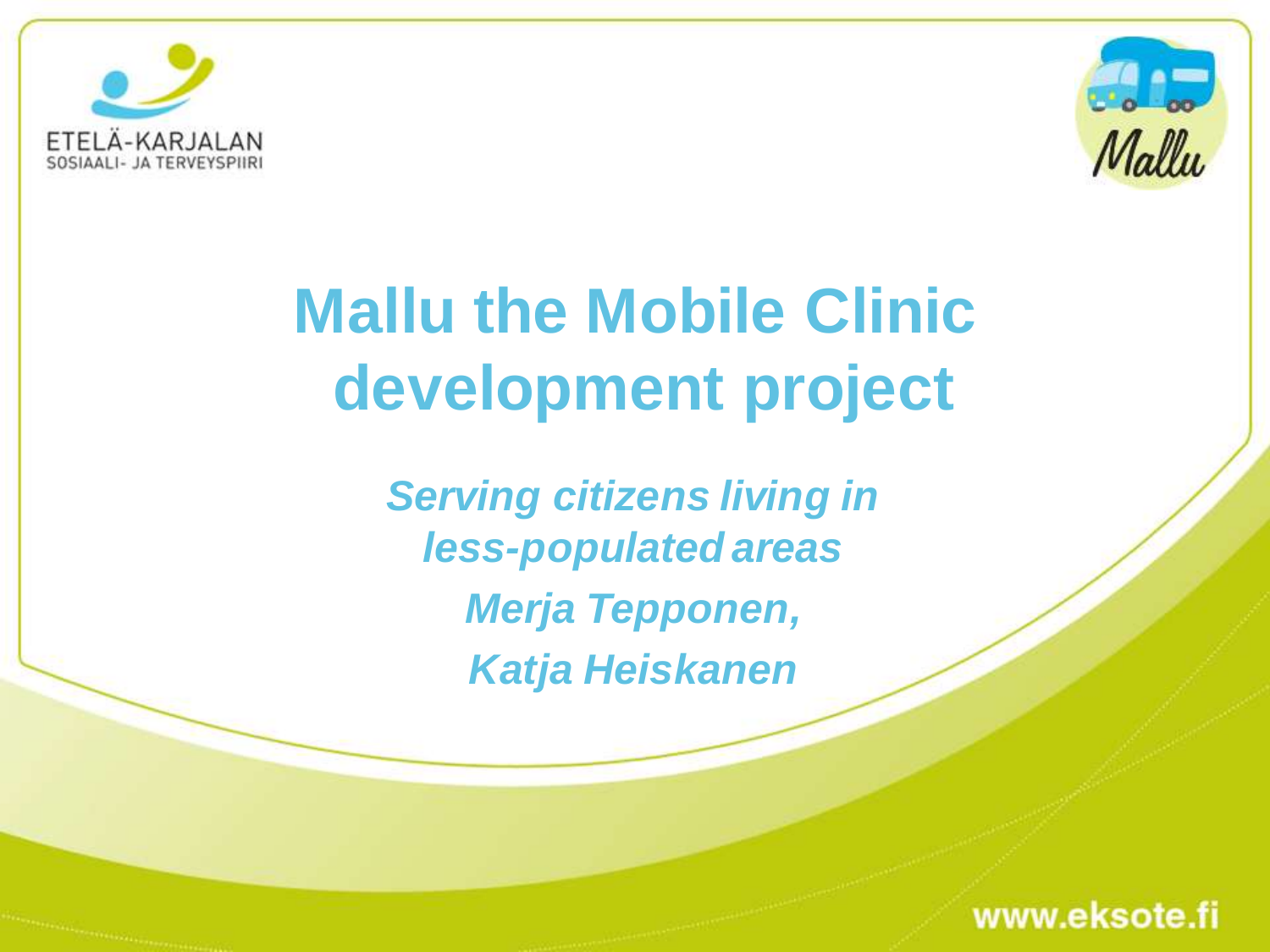#### **Content**

- 1. Description and objectives
- 2. Background information about the case organization
- 3. History of Mallu the Mobile Clinic development project
- 4. The new way to offer social- and health care services in less populated area
- 5. Examples of results
- 6. Findings and conclusions

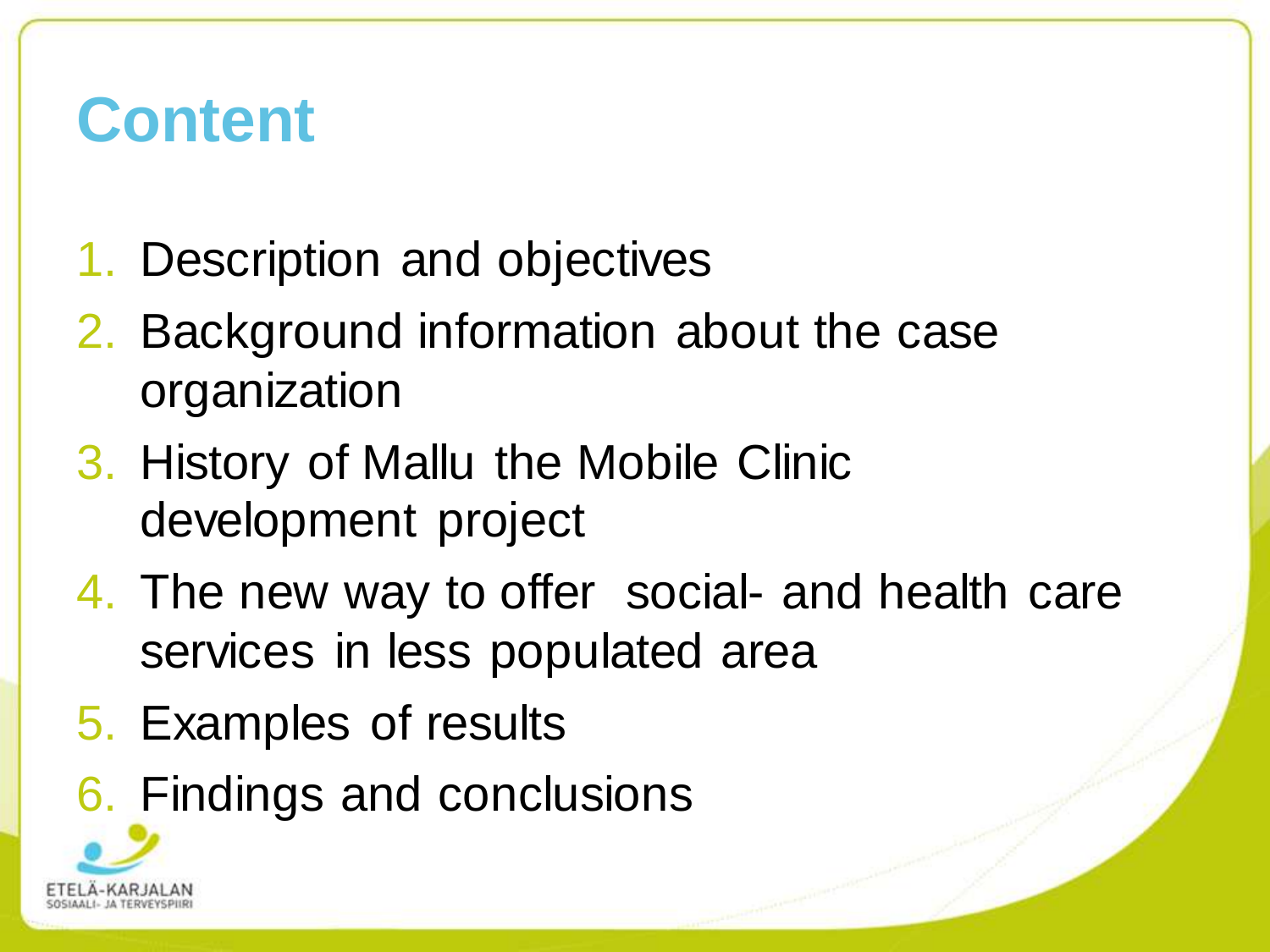#### **Description and objectives**

- A case study: development project of moving services (Mobil clinic)
- Case organization: South Karelia Social and Health Care District (Eksote)
- The focus was to develop a new way of serving socialand health care services, especially Long Term Care services, in less populated and rural areas
- The presentation describes the empirical experiences

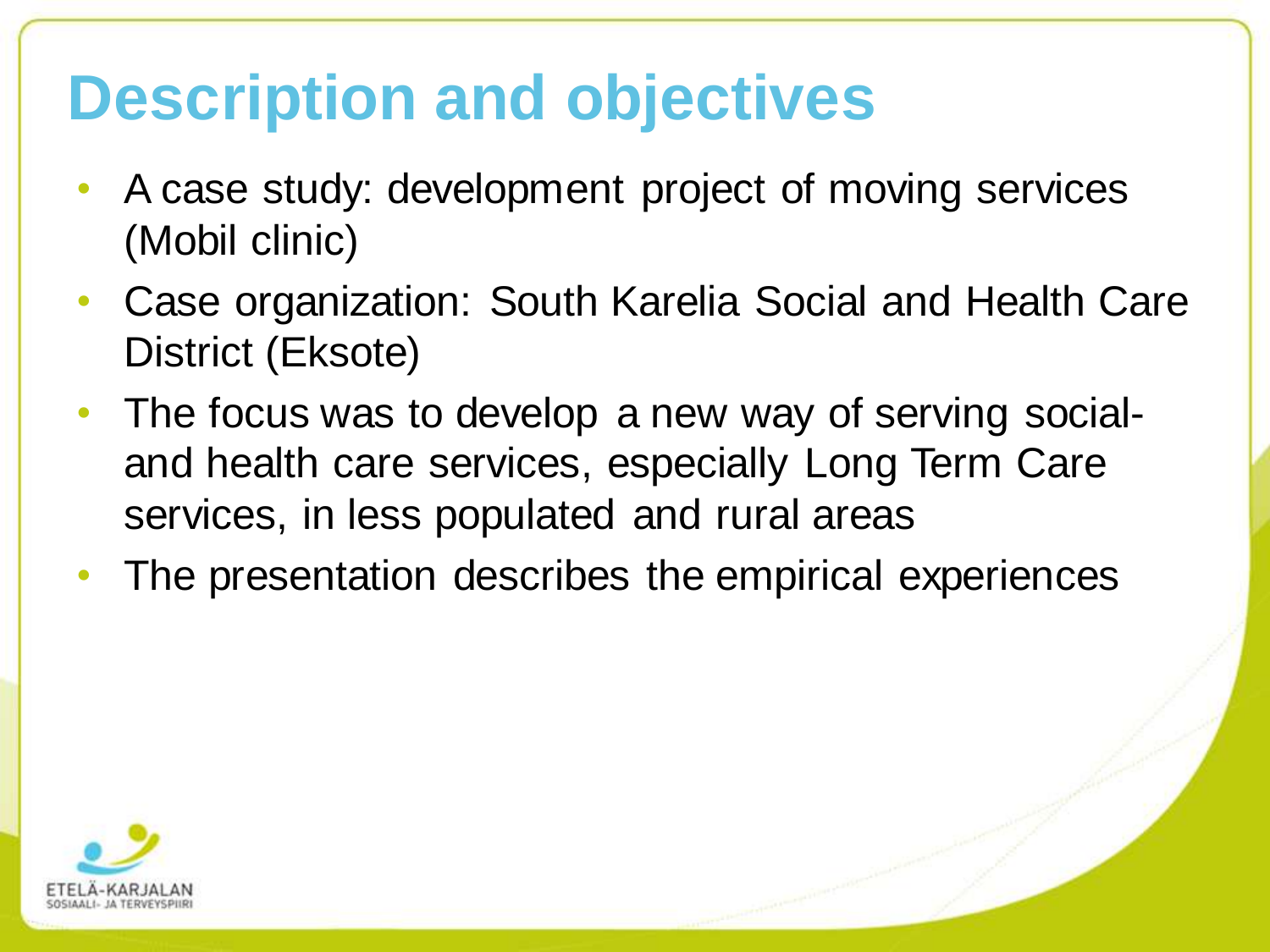

#### **South Karelia Social and Health Care District**



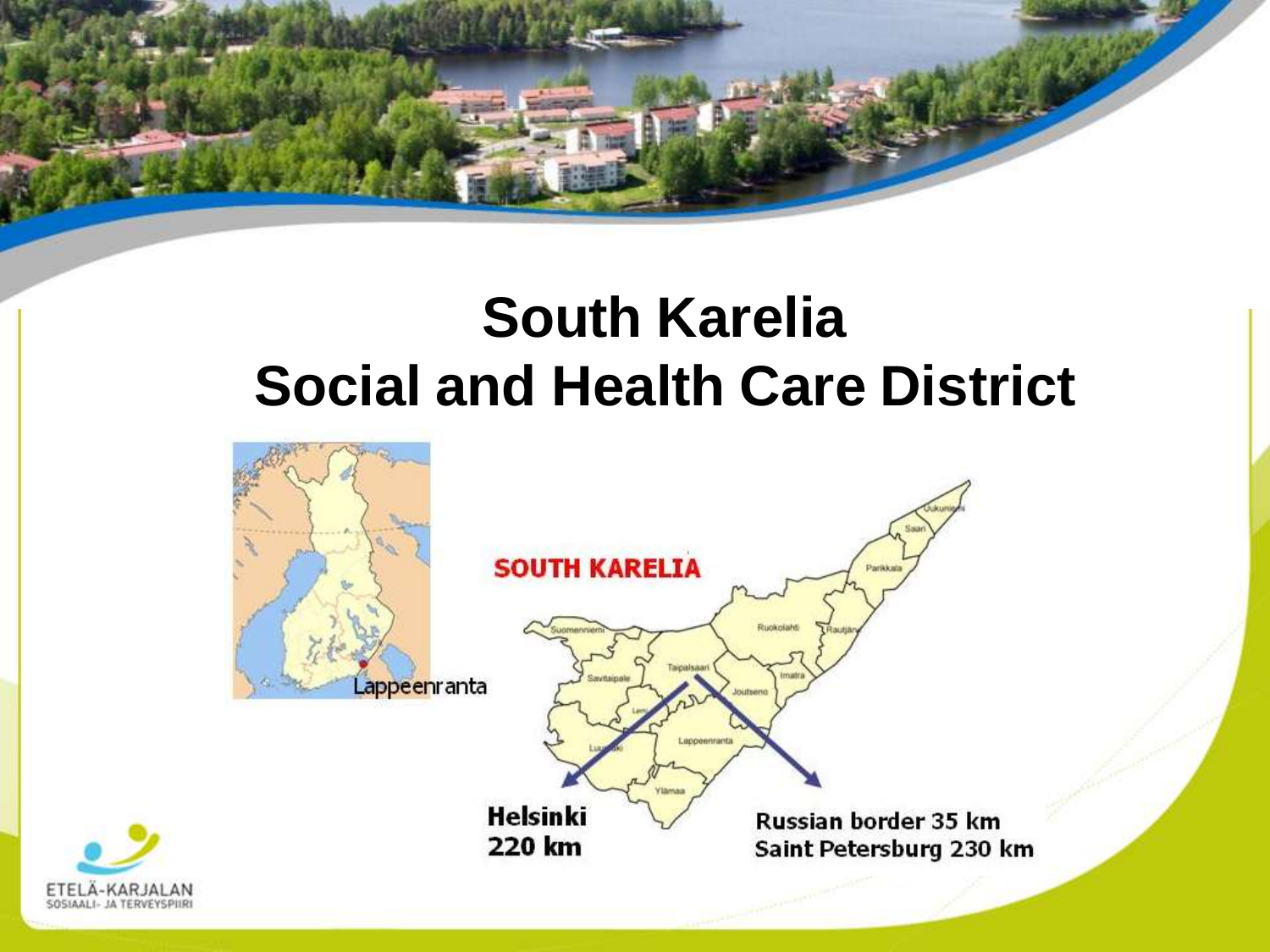#### **Eksote - Background**

- Eksote = South Karelia Social and Health Care District, a legal entity owned by 9 municipalities in South-Eastern Finland
- Provides public social and health care services in the area
- One central hospital in Lappeenranta and various regional GPs (with bed wards) in other municipalities
- Kicked off in January 2009, basic health services were added into the scope in January 2010
- Eksote's goal is to provide better services to a customer-oriented and cost-effective regardless of municipal boundaries



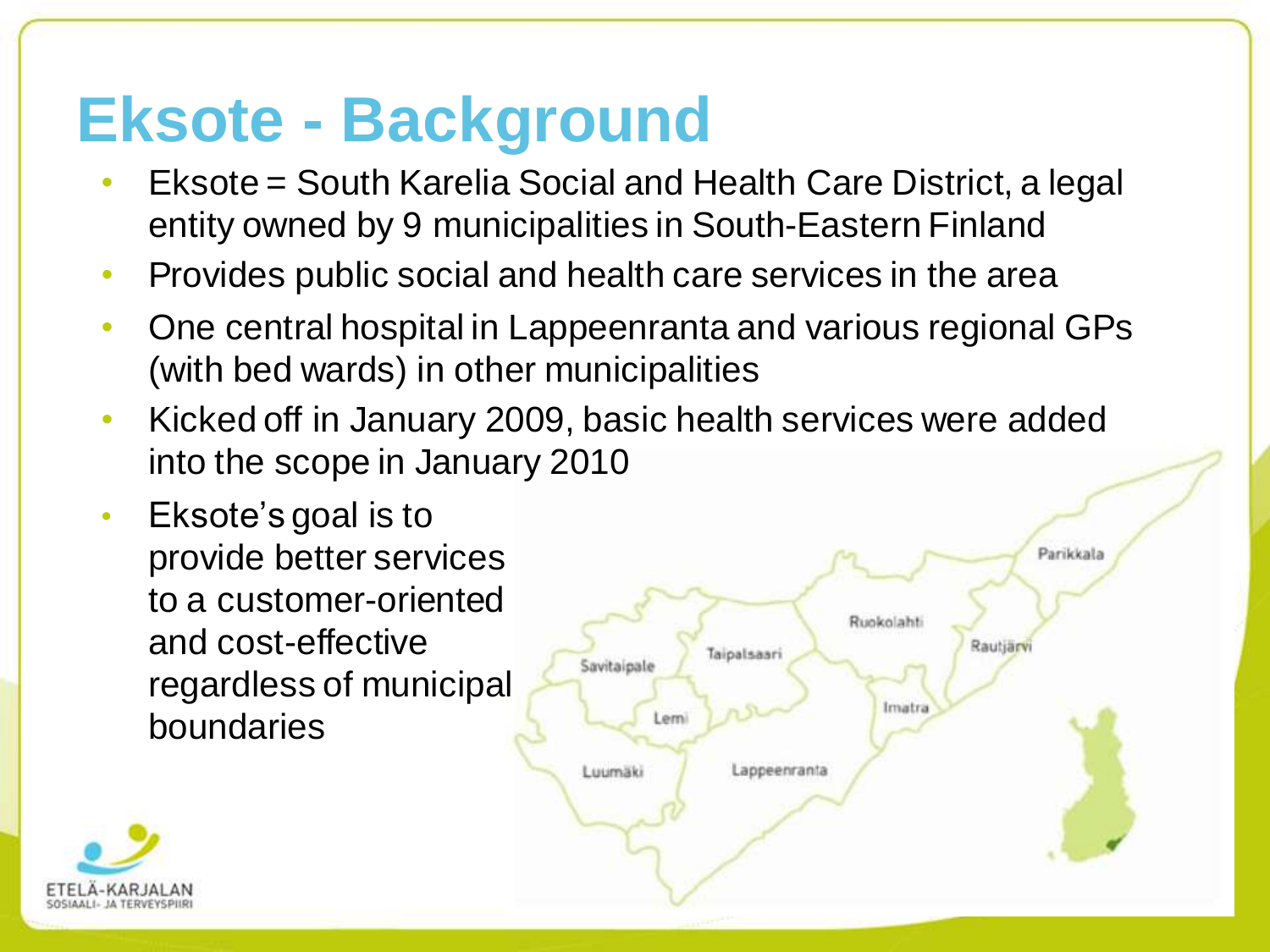#### **Wellbeing and health – our common goal**

- Eksote provides all health, family and social welfare and senior services for 133 000 citizens, some of them 200 km apart from services.
- Eksote enters into service contracts with the participating municipalities based on the needs of those areas.
- The annual raise of the costs from year 2010 to 2011 was 3.6% (compared to 5.6% which was the average in Finland)

More than <sup>3</sup>/4 of the patients are satisfied.

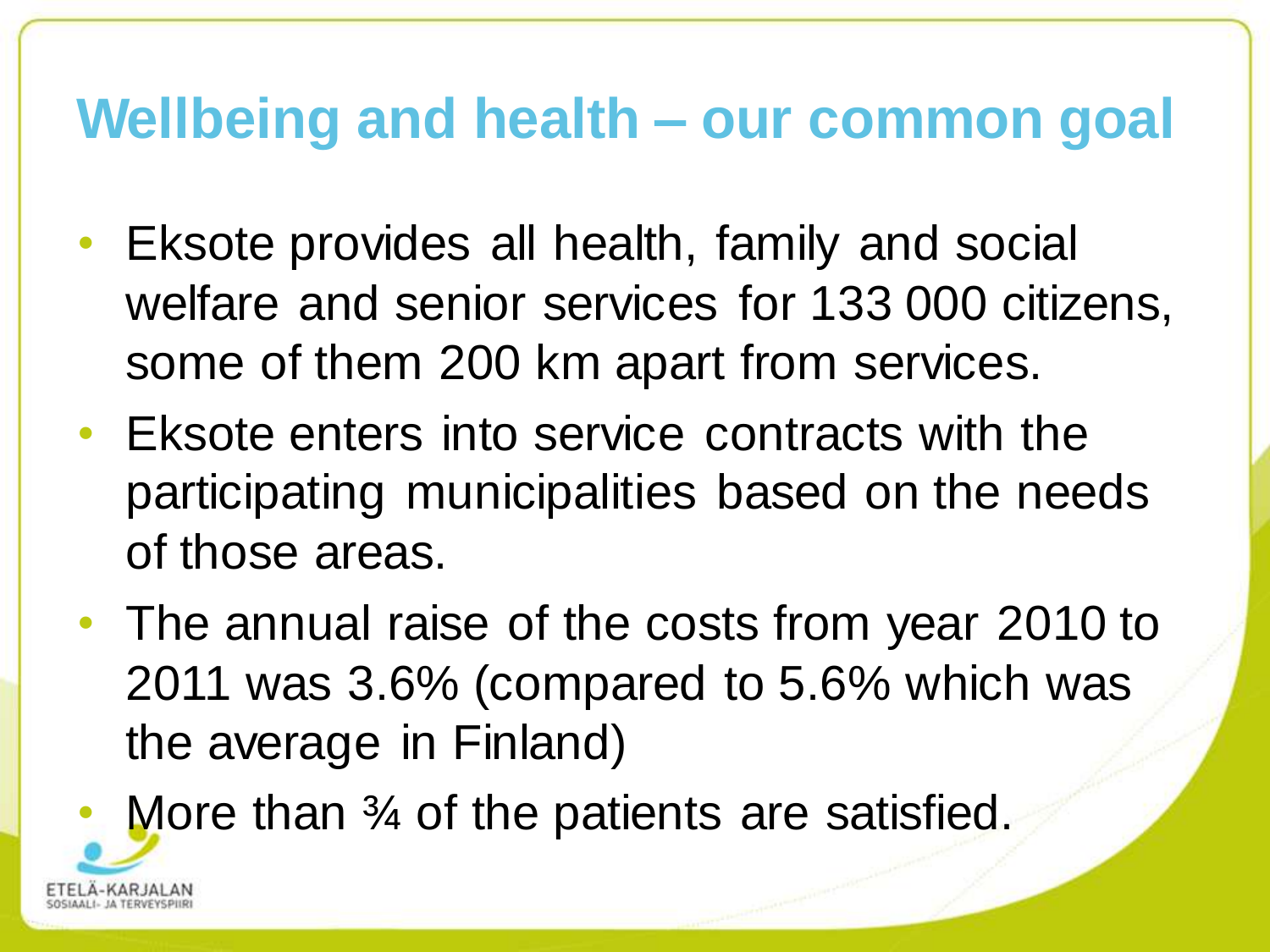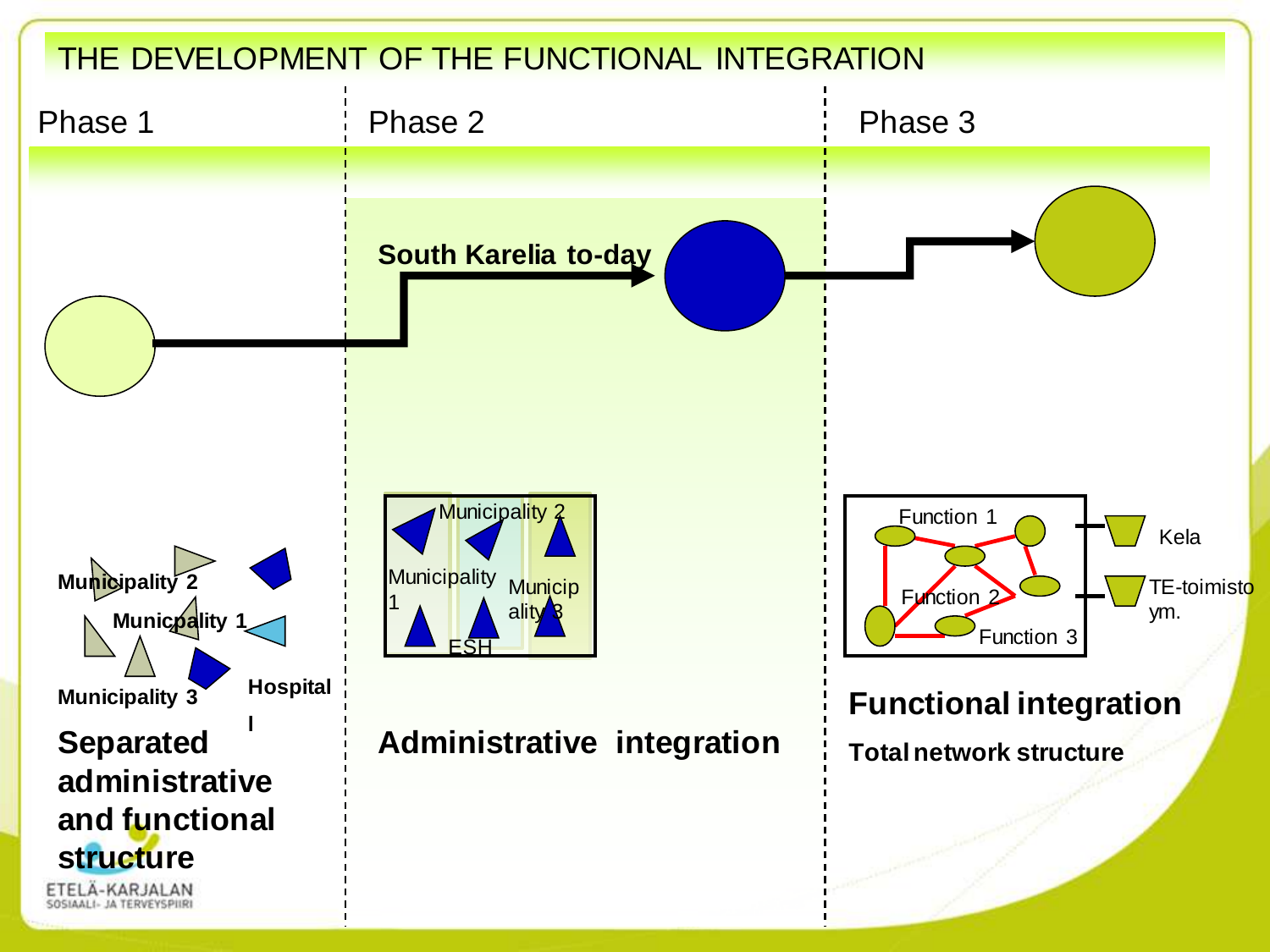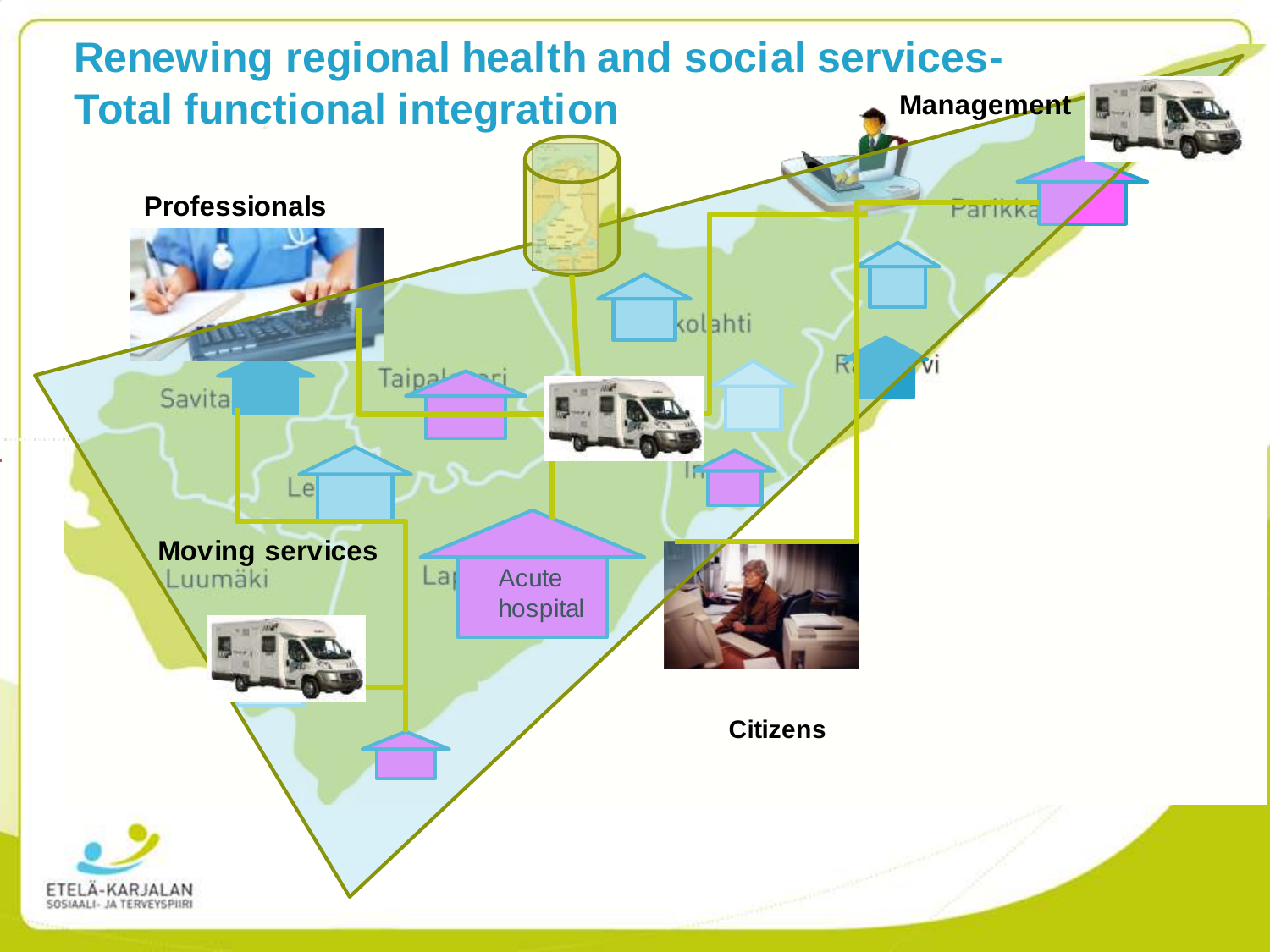#### Finland/South Karelia demographics 2011



A-KARJALAN ETEI SOSIAALI- JA TERVEYSPIIRI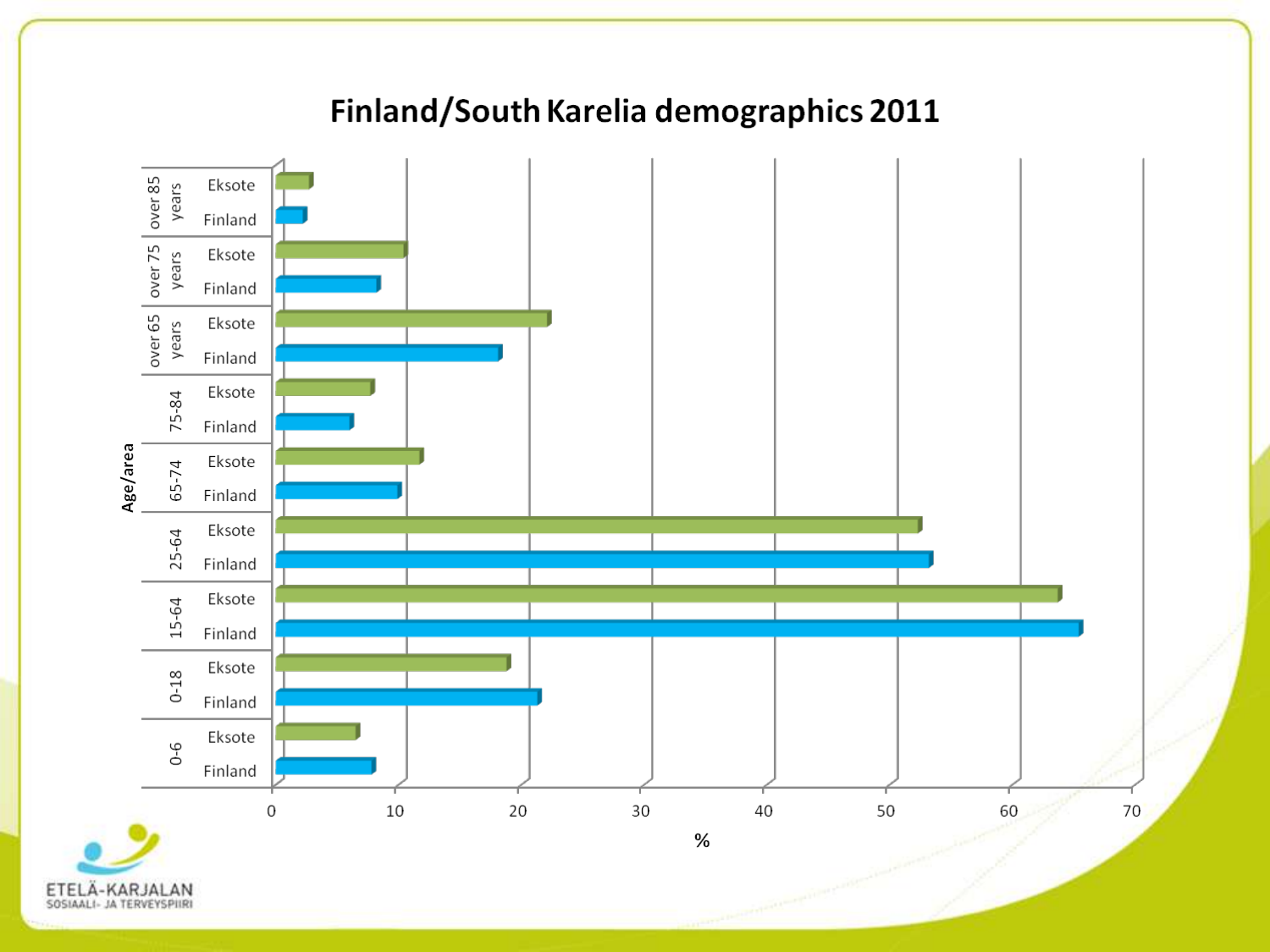# **History of Mallu the Mobile Clinic development project**

- Mallu was launched by the South Karelia Social and Health Care District in November 2010, when it was used to deliver influenza vaccines to the **rural areas of South Karelia**
- From early 2011 onwards it has been used as a mobile nurse's clinic, stopping at appointed villages throughout Eksote's district, **bringing social and healthcare services closer to clients**
- The routing has been developed in close **cooperation with village associations**



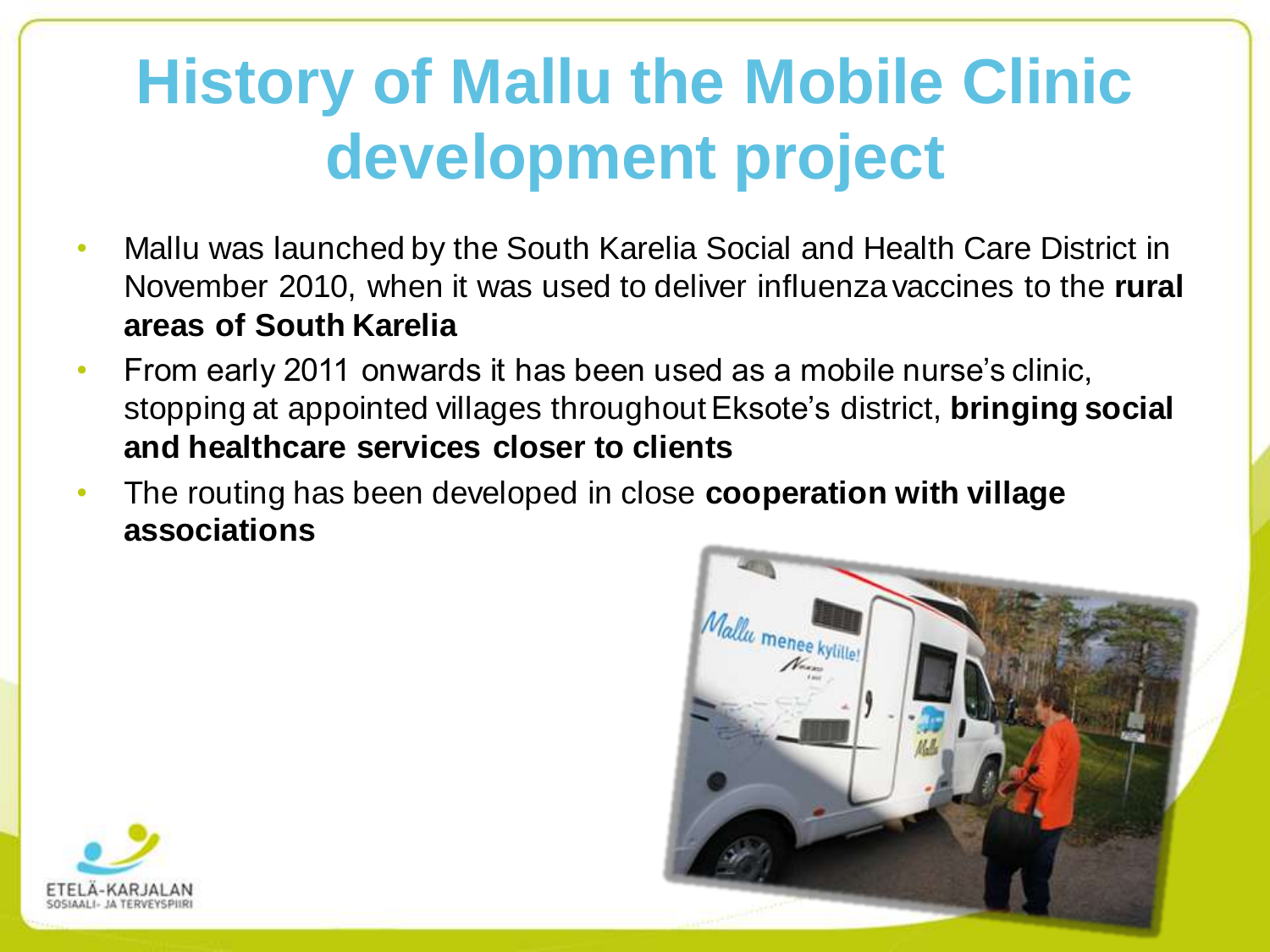#### **Services offered in Mallu the Mobile Clinic**

- Services currently include **nurse's consultation**
	- health counselling, regular health checks, treating wounds, capillary blood work analysis (e.g. glucose, CRP and INR analyses), giving vaccinations and injectable medicines, taking care of prescription traffic and so on
- In 2013 services will include **dental nurse's services**
- Services such as **physiotherapy** are offered in connection with Mallu's visit
- Mallu the Mobile Clinic has been equipped with a range of blood work analyzers, a basic range medical equipment and a complete access to Eksote's **Electronic Patient Records**



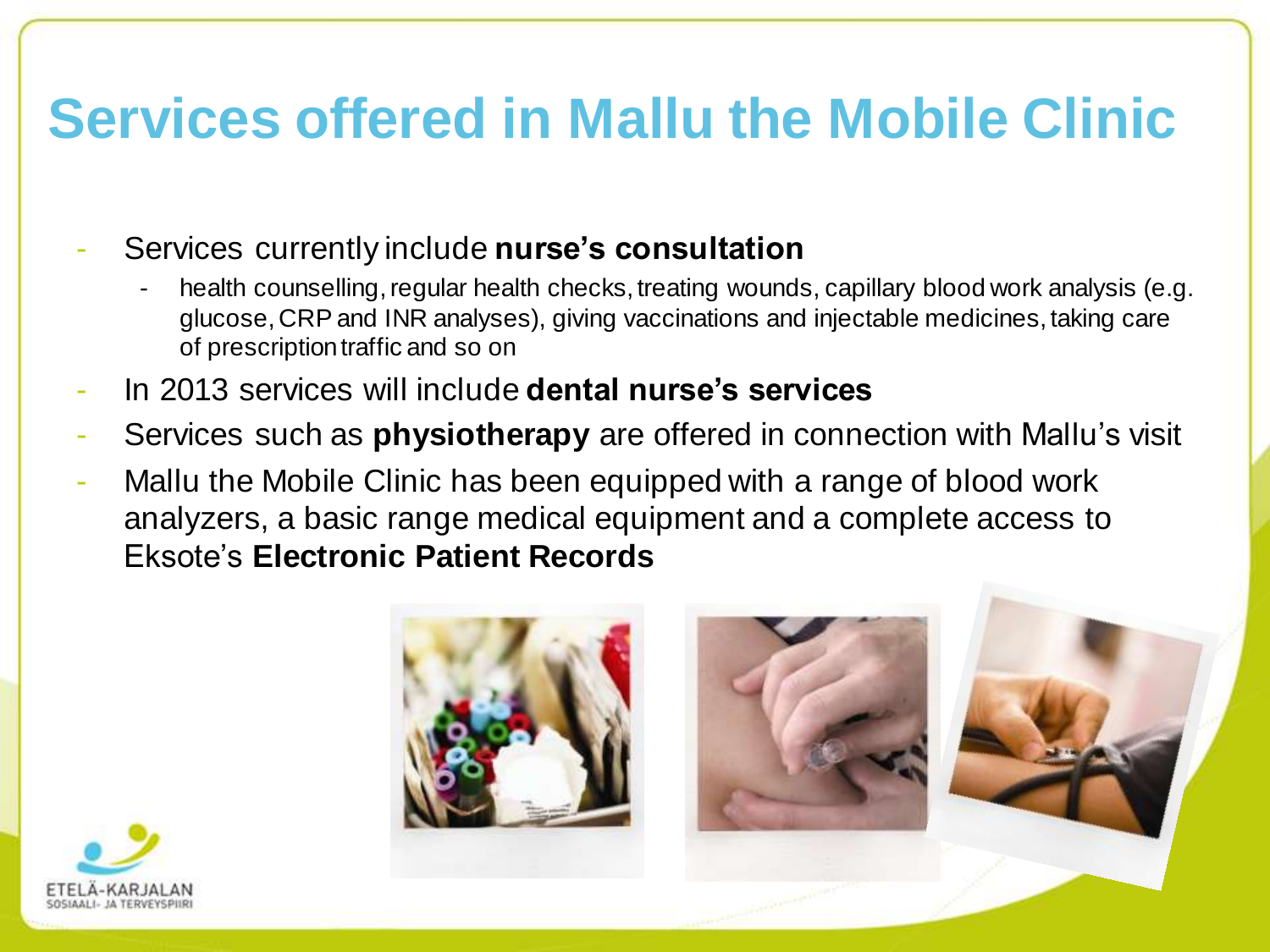## **Theme days in the less-populated areas**

- Various **theme days** have been organized in connection with the Mobile Clinic operation model. These have been organized with the **prevention** of future social and medical problems in mind, **promoting health and wellbeing**.
- **Village associations** have a significant role in organization of these events
- Different **health care professionals** (e.g. physical therapists, nutritional specialists and dental hygienists) have been included
- Theme days are organized **in cooperation with the third sector and other public service providers,** e.g.
	- Finnish Federation of Hard of Hearing
	- Various sports federations
	- Kela The Social Insurance Institution of Finland

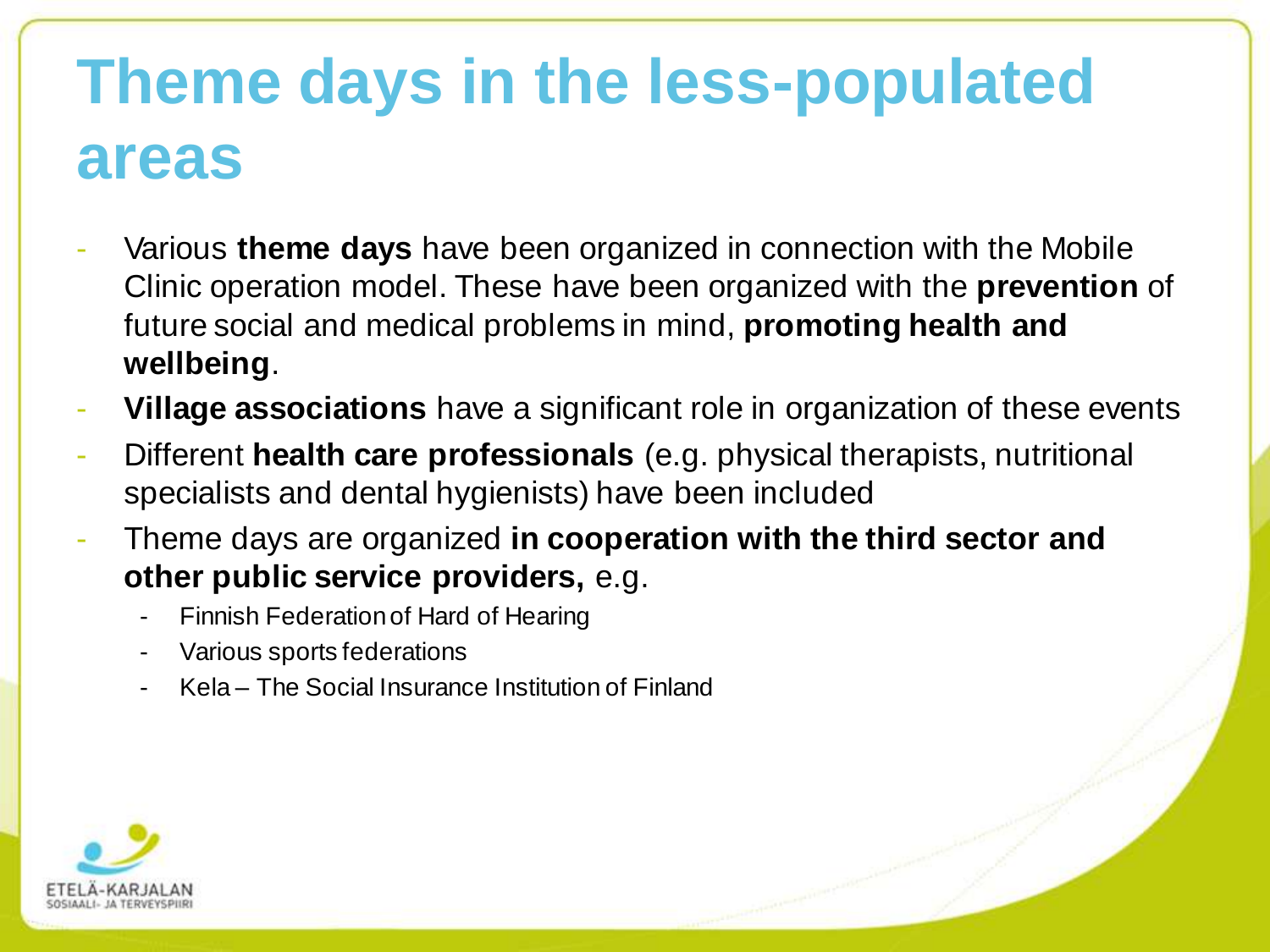### **Technical aspects of the Mobile Clinic**

- Currently Mallu is a commercial recreational vehicle, which has been modified only by the addition of a GSM antenna and modem, connected to a WiFi router
- Communications utilize @450/3G-networks, through which the laptops of the clinic have a real-time connection to IT-departments Citrix-server, **Eksote's Electronic Patient Records, Web Lab and the Internet**

**The future Mobile Clinic**, which will be operational early 2013 will be a highly modified light truck built for the use as a **mobile nurse's and dental nurse's clinic and more**.

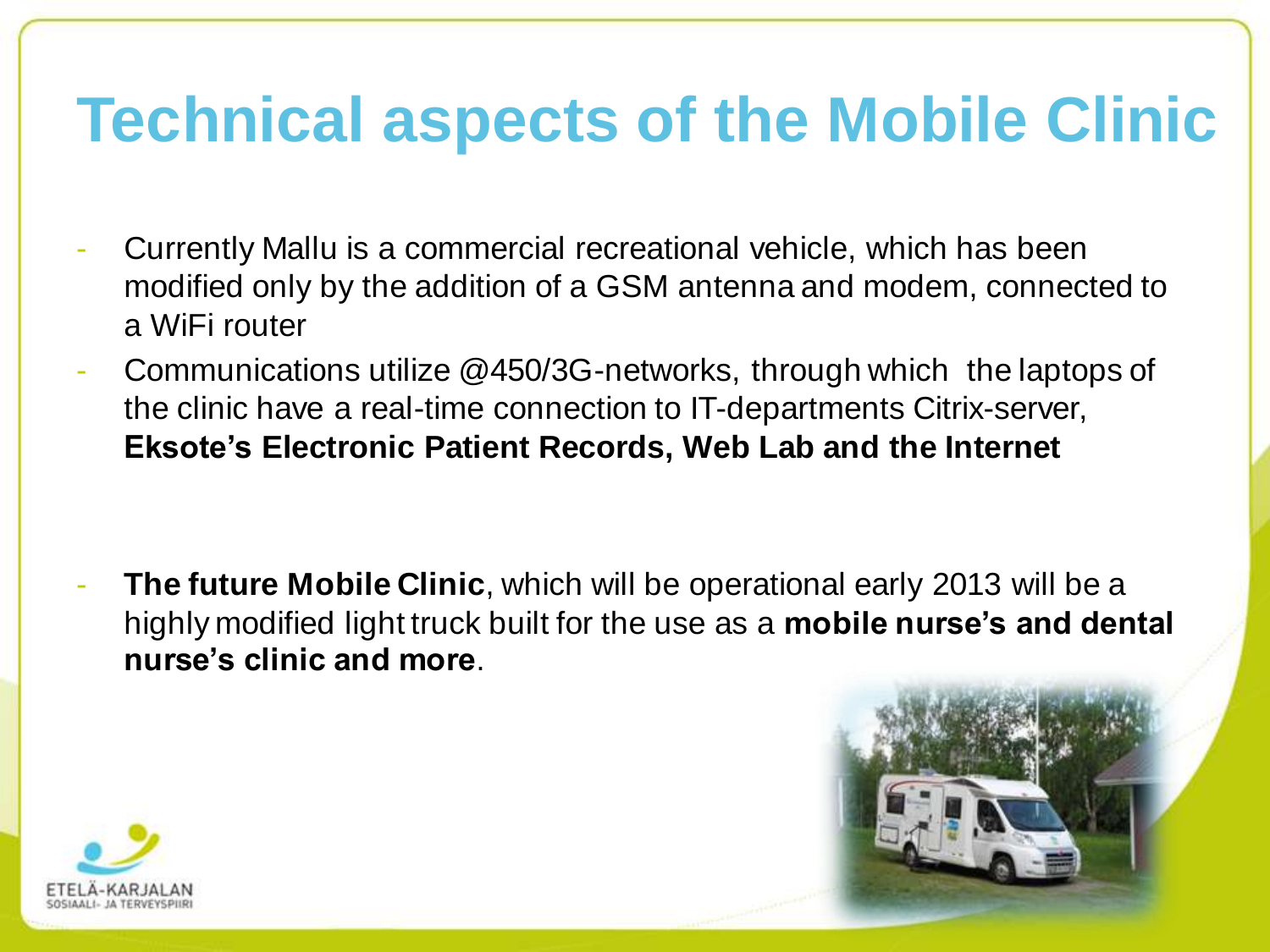### **Benefits of the Mobile Clinic**

The Mobile Clinic has received positive feedback from the beginning of the project to this day. According to surveys and feedback, especially aging citizens living away from town centers, in which the health centers are located, are satisfied to services offered in a mobile form.



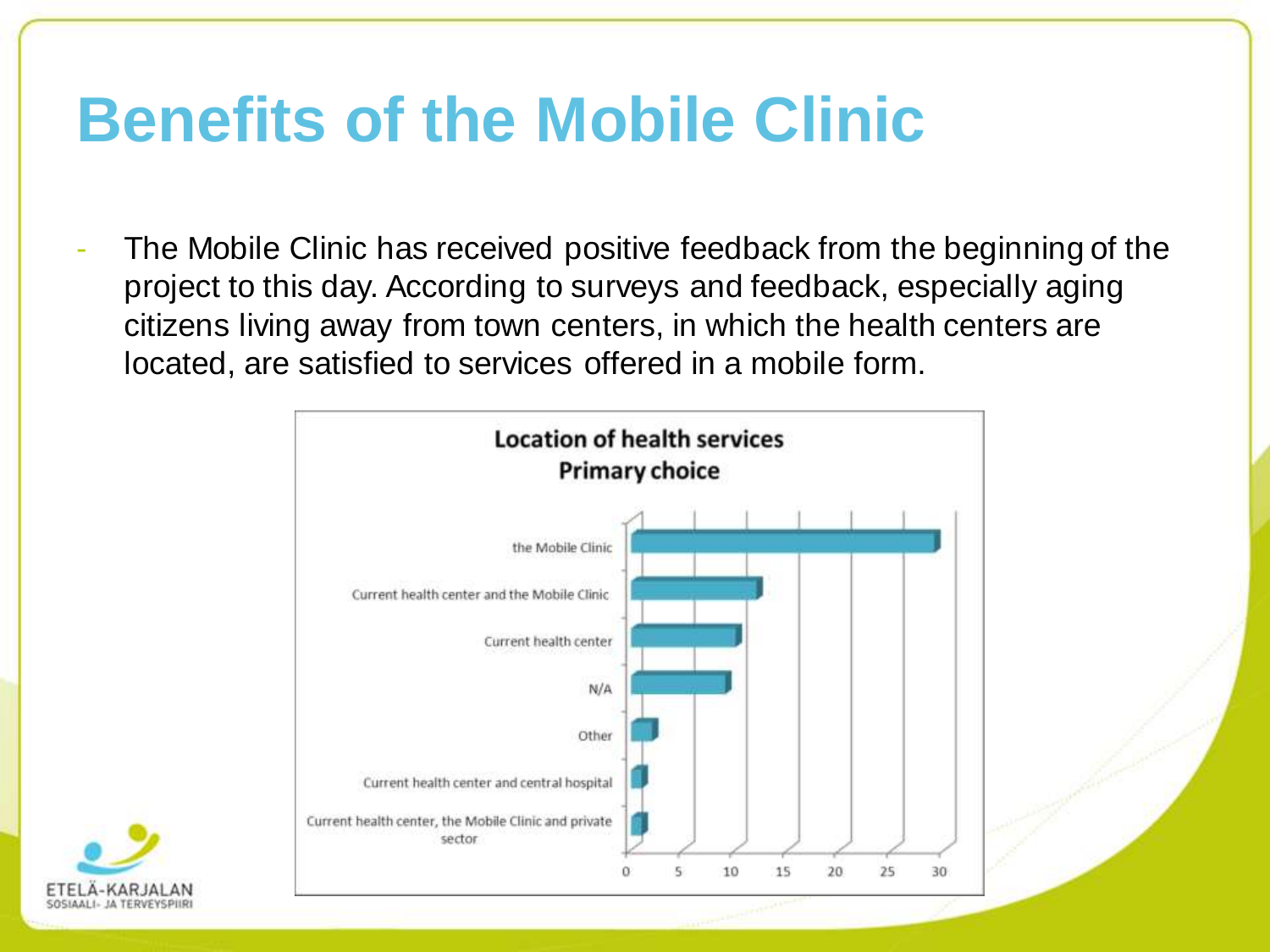### **Benefits of the Mobile Clinic**

- The Mobile Clinic has proven to be a simple and cheap solution for offering social and healthcare services in large and sparsely populated areas throughout South Karelia
- The Mobile Clinic is not affected by municipal borders in municipalities that have chosen Eksote to offer their social and healthcare services, which is easy for both clients and municipalities – the service is free for clients throughout Eksote's area and has no specific costs for the municipalities



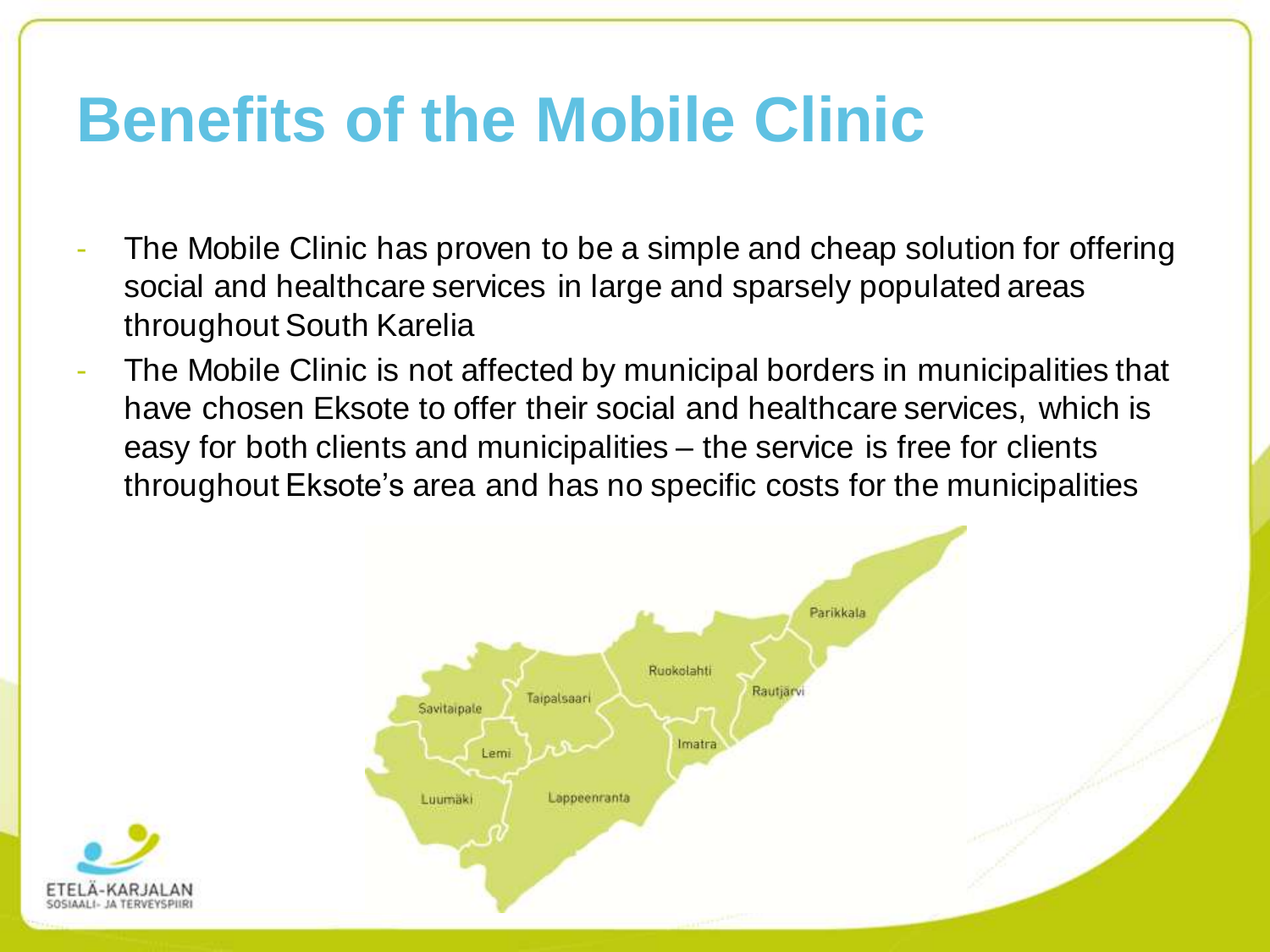# **Challenges faced in the Mobile Clinic project**

- Optimal routing of the vehicle has been an area of careful R&D during the project.
- Finnish weather is a factor that has be taken into consideration during the project. When temperatures can be anything from -30 to +30 degrees Celsius, and winters can be very snowy, the vehicle(s) used must be adequately warmed and cooled and reliable even in harsh conditions, and there has to be warm waiting rooms for patients in the stopping points

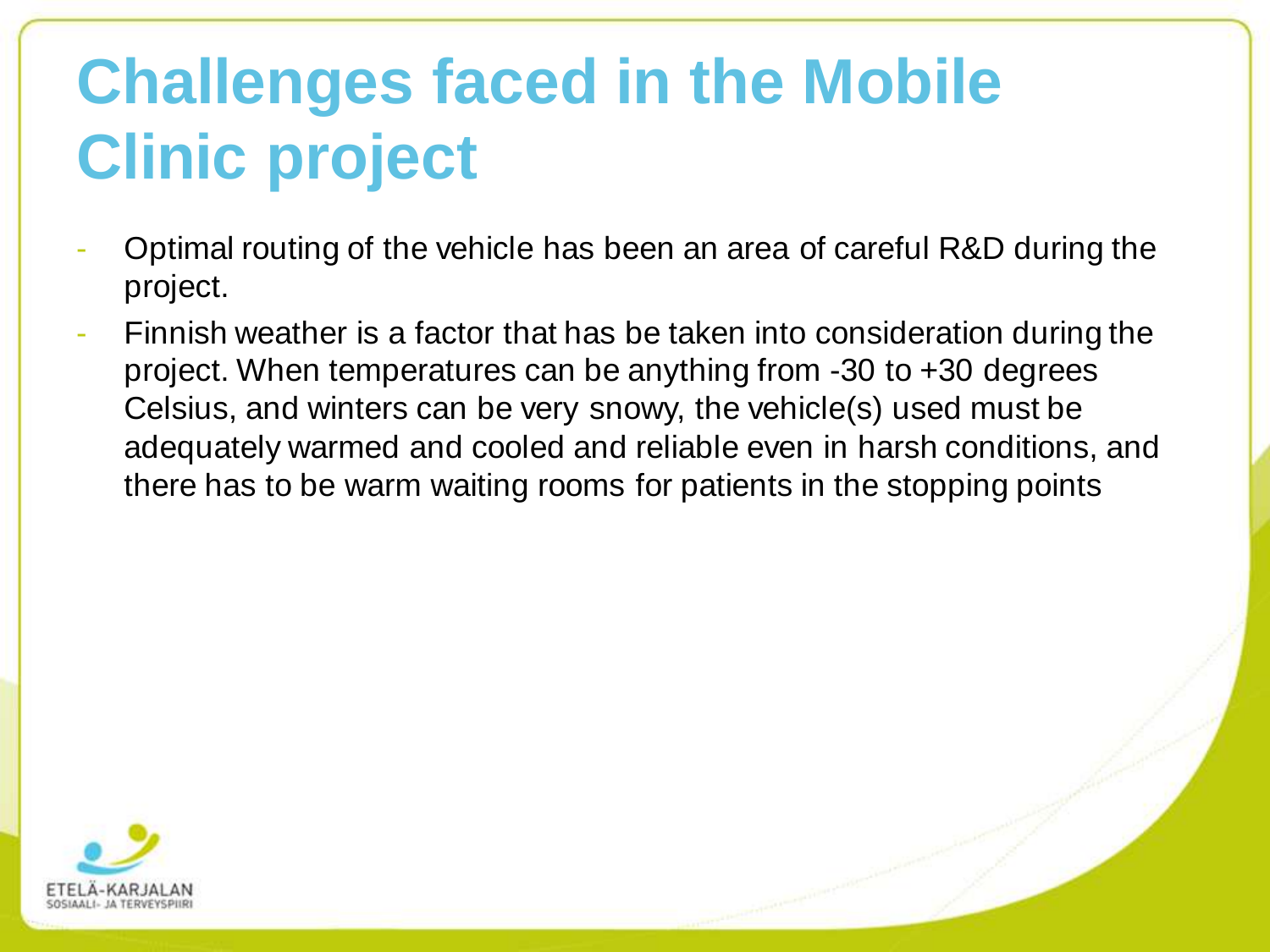# **Possible future aspects of the Mobile Clinic?**

- Mallu the Mobile Clinic and the concept of mobile social and health services are being developed further
- Mallu offers **services for the unemployed** in rural areas in autumn 2012 during a pilot period
- In the beginning of 2013 Mallu the Mobile clinic will provide also **dental nurse's** services



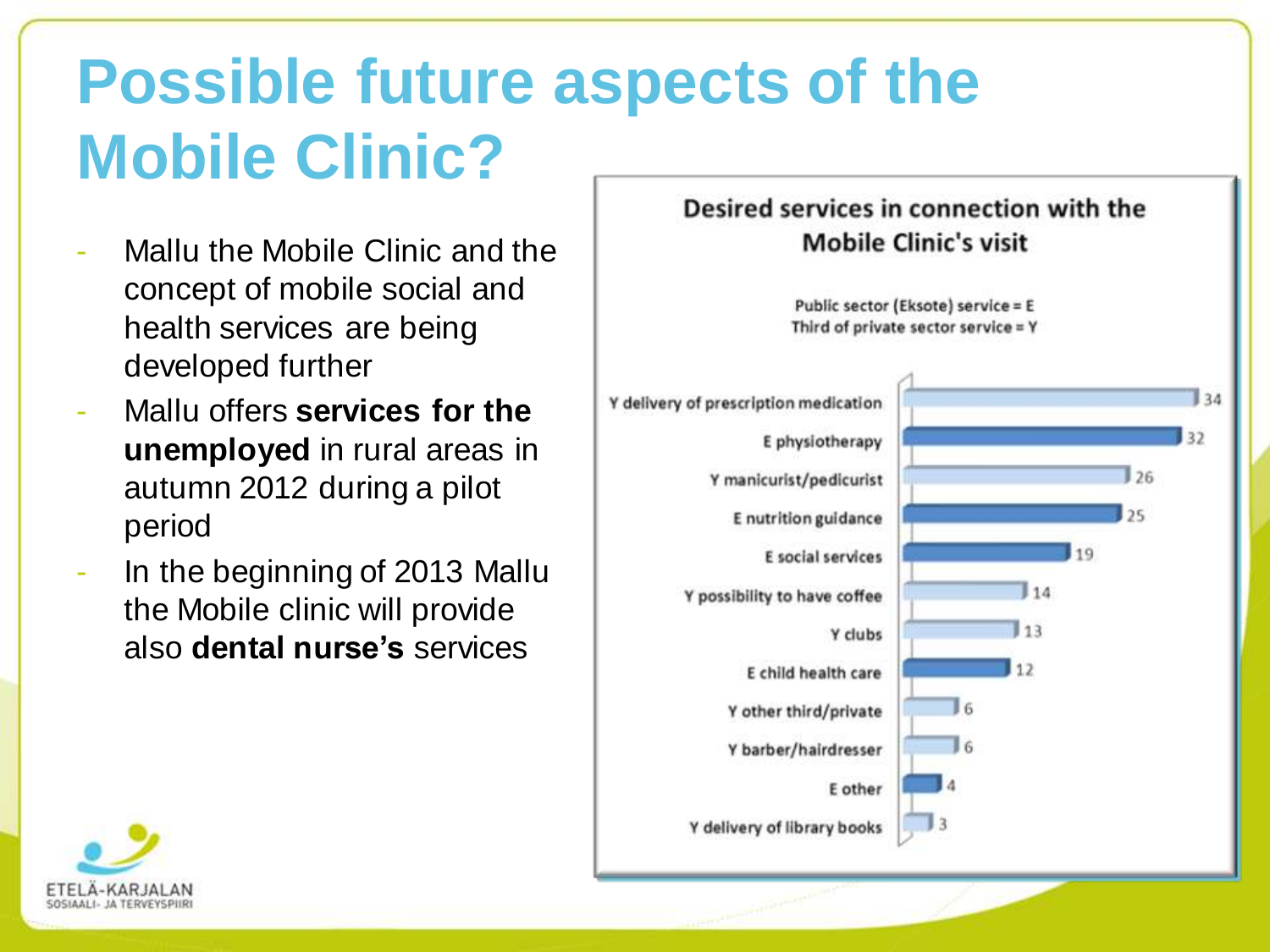## **Mobile social and health services are being studied**

#### **Goals**

- **To develop operation models for mobile services in less-populated and rural areas**
- $\triangleright$  To study the needs of people +60 years (survey N= 3000)
- $\triangleright$  To assess ways of providing, distributing and using services supporting independent living and wellbeing

**Saimaa University of Applied Sciences & Lappeenranta University of Technology**



**How senior citizens' possibilities for independent living at home can be improved and supported by providing services close at home**

**Eksote can use the information in developing services further**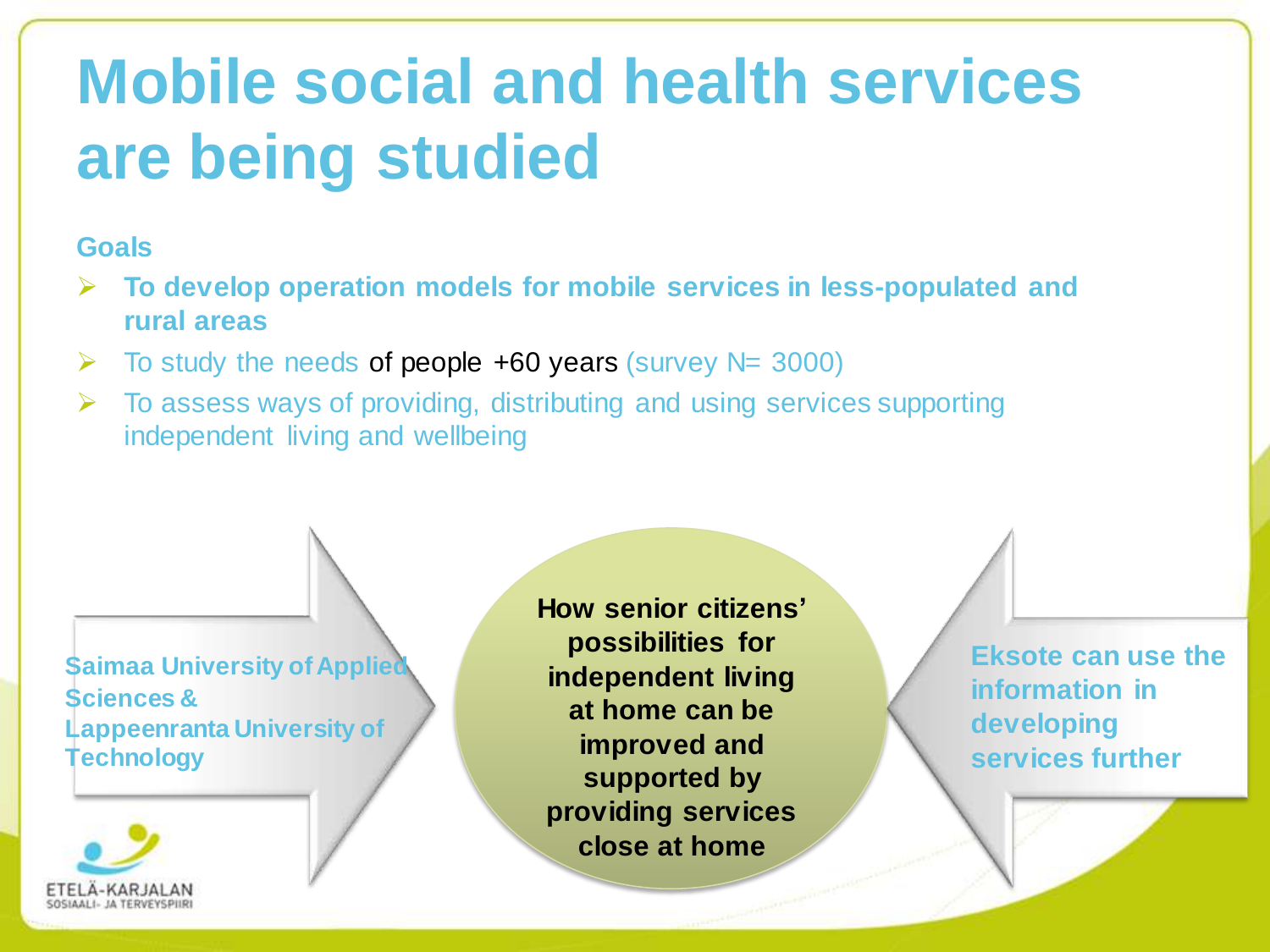# **The survey respondents by age and gender distribution (N= 3000)**



Females Males

Expected Observed

Expected **O**bserved<br> $\chi^{2=}$  11,977 p= 0,035 Df= 5

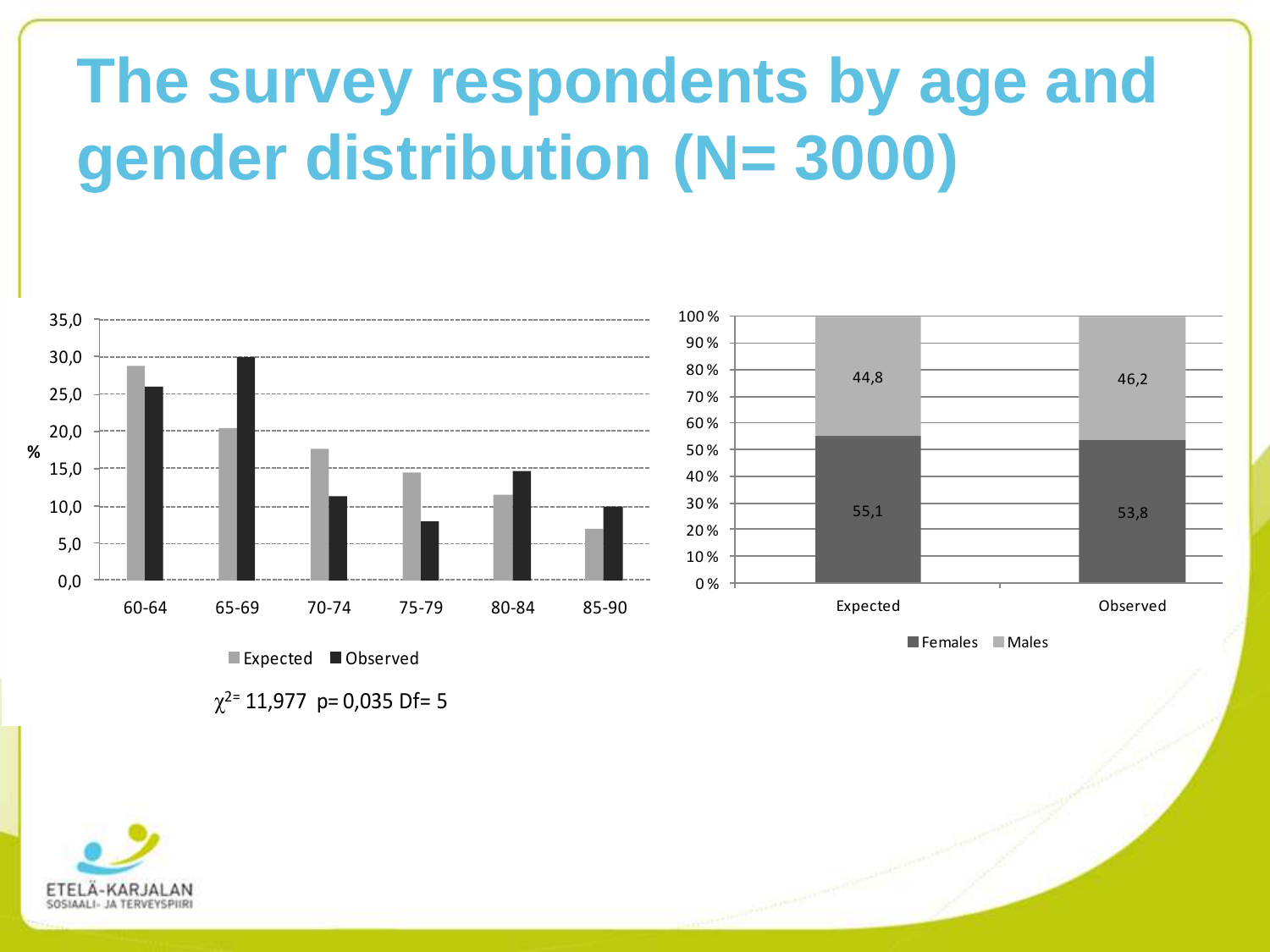#### **Futur, Mobil Clinic Mallu? Moving Social- and Health Care Center? A new way to organize LTC?**



ETELÄ-KARJALAN<br>SOSIAALI- JA TERVEYSPIIRI